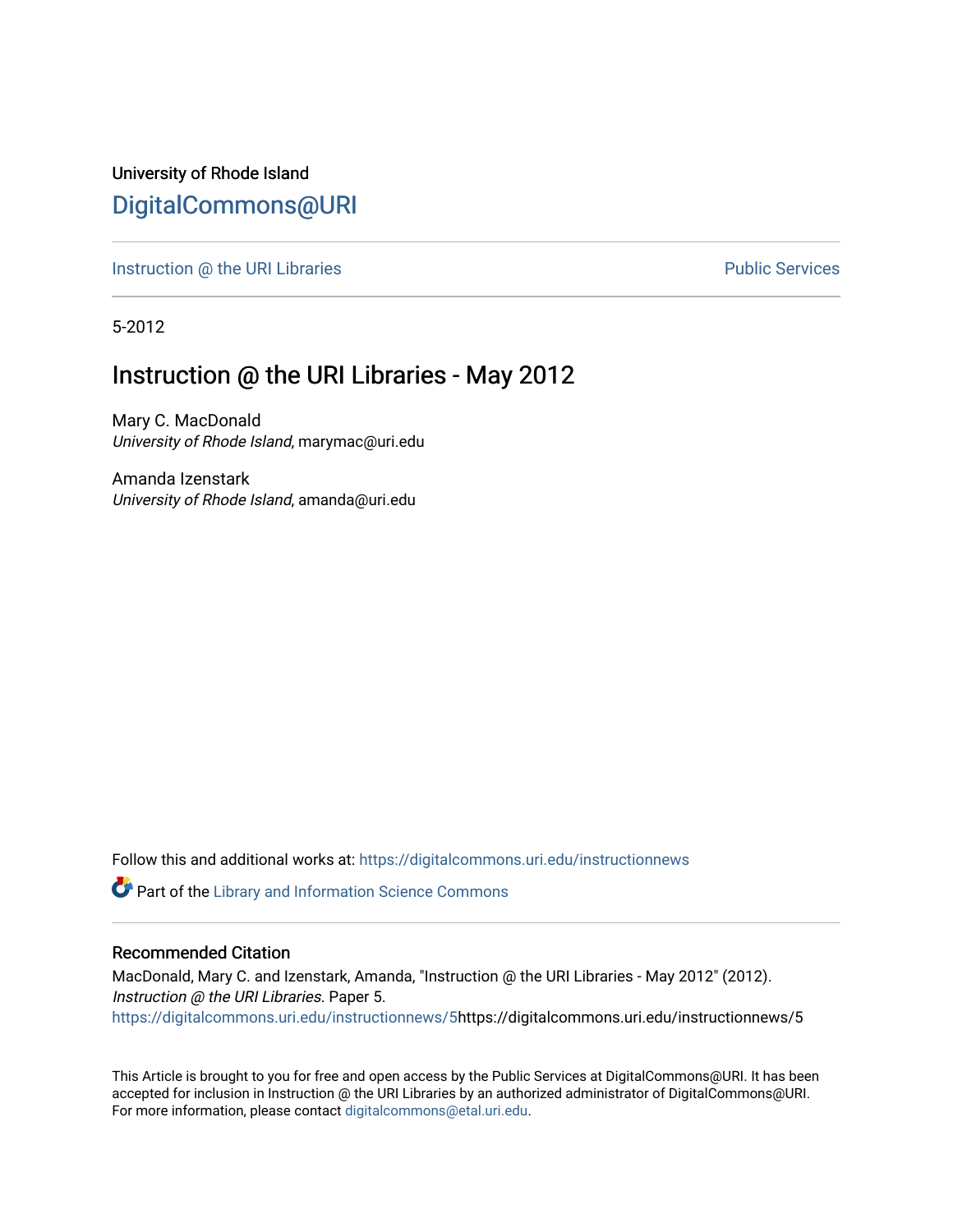# Instruction  $@$  the URI Libraries



## **More Signs First Year Students Need Instruction in Information Research**

A recent study sponsored by the federal Institute of Museum and Library Services (IMLS) examined the actual information literacy proficiency of students as compared to students' self-view of their ability. The researchers, Melissa Gross and Don Latham from Florida State University, found that students are still overestimating their own information research abilities.

"The results of [this] quantitative analysis support findings from the literature that conclude that students come to college without, or with low level, proficiency in IL skills (Educational Testing Service, 2006; Gross & Latham, 2007; Peter Hart Research Associates, 2005). The majority of students tested earned scores in the below-proficient range, and those who tested as proficient tended to score at the bottom of the proficient range... Although the results of the analyses report are not generalizable, they do add to the body of empirical evidence, which suggests many student do not have the skills they need to be effective in finding and evaluating information. It also reveals that many students are not receiving sufficient formal IL [information literacy] instruction in K-12." (Gross & Latham, 2012, p. 582)

What this shows is that a general introduction to the library in a student's first year is not enough to prepare students to do research in a specific discipline. With reductions in high school and public library budgets across the country, we can no longer assume that students have even received adequate support for their high school research, and, in some cases, their first contact with serious research will be at the college level.

It's a common belief that digital natives can find and evaluate information on their own, but as researchers at the University of New Mexico and the University of Nevada at Las Vegas note: "University students may appear to be more comfortable in technologyintensive environments than are their professors, but it does not necessarily follow that they have the knowledge and critical thinking skills to effectively locate, filter, and evaluate information found online." (Kingsley & Kingsley, 2009, p. 2)

#### **Sources**

Gross, M., & Latham, D. (2012). What's skill got to do with it? Information literacy skills and self‐ views of ability among first‐year college students. *Journal of the American Society for Information Science and Technology, 63*(3), 574-583. doi: [10.1002/asi.21681](http://0-dx.doi.org.helin.uri.edu/10.1002/asi.21681) [http://0-onlinelibrary.wiley.com.helin.uri.edu/doi/](http://0-onlinelibrary.wiley.com.helin.uri.edu/doi/10.1002/asi.21681/abstract) [10.1002/asi.21681/abstract](http://0-onlinelibrary.wiley.com.helin.uri.edu/doi/10.1002/asi.21681/abstract)

Kingsley, K. V. & Kingsley, K. (2009). A case study for teaching information literacy skills. *BMC Medical Education, 9*(7), 1-6. doi: [10.1186/1472-6920-9-7](http://0-dx.doi.org.helin.uri.edu/10.1186/1472-6920-9-7) <http://www.biomedcentral.com/1472-6920/9/7>